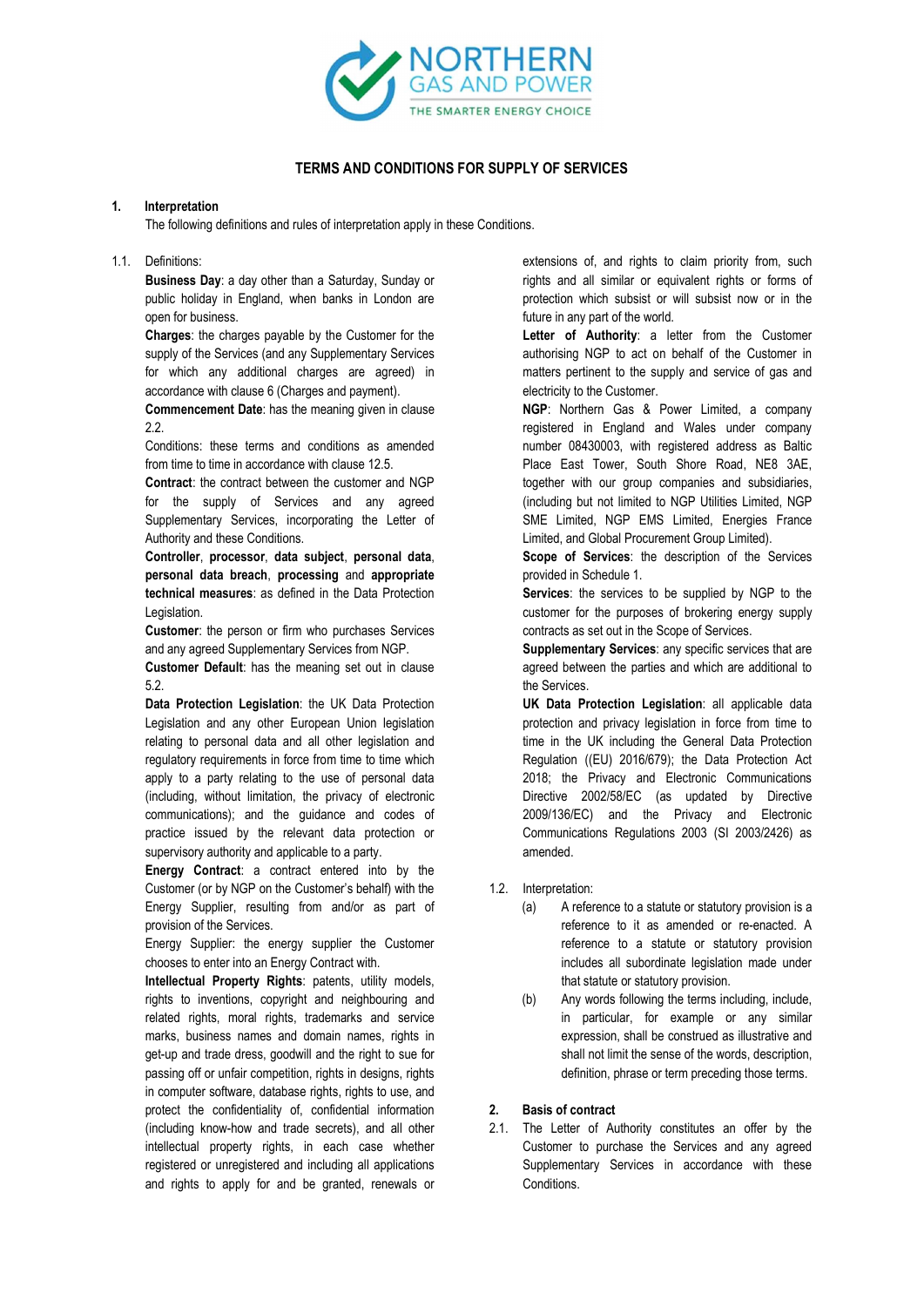

- 2.2. The offer referred to in clause 2.1 shall only be deemed to be accepted when the Letter of Authority signed by the Customer is received by NGP at which point this Contract shall come into existence (Commencement Date).
- 2.3. Any samples, drawings, illustrations, descriptive matter or advertising issued by NGP, are issued or published for the sole purpose of giving an approximate idea of the Services and any agreed Supplementary Services described in them. They shall not form part of the Contract or have any contractual force.
- 2.4. All of NGP's proposals provided to the Customer contain indicative energy market prices and as such do not constitute a contract and the rates are not guaranteed. NGP's proposed rates are only guaranteed once a contract has been agreed between the Customer and the rates have been confirmed and secured by the Customer's chosen energy supplier.
- 2.5. These Conditions apply to the Contract to the exclusion of any other terms that the Customer seeks to impose or incorporate, or which are implied by trade, custom, practice or course of dealing.
- 2.6. Any quotation given by the Energy Supplier, via NGP, shall not constitute an offer, and is only valid for the period specifically stated when the quotation is offered.
- 3. Supply of Services and any agreed Supplementary Services
- 3.1. NGP shall supply the Services to the Customer in accordance with the Scope of Services in all material respects.
- 3.2. Supplementary Services (including for specific projects or consultancy work) may also be provided by NGP where the scope and cost of these additional services are agreed in writing between NGP the Customer. An indicative list of the Supplementary Services that are available to the Customer through NGP upon request and subject to NGP's agreement (in line with clause 6.7 below), is set out at Appendix 1.
- 3.3. NGP shall use all reasonable endeavours to meet any performance dates specified by us, but any such dates shall be estimates only and time shall not be of the essence for performance of the Services and any agreed Supplementary Services.
- 3.4. NGP warrants to the Customer that the Services and any agreed Supplementary Services will be provided using reasonable care and skill.

#### 4. Agency & Partnership

- 4.1. NGP is an independent energy consultant, and nothing in these Terms is intended to, or shall be deemed to, establish any partnership between the parties, or constitute any party the agent of another party.
- 5. Customer's obligations
- 5.1. The Customer warrants, represents and undertakes:
- (a) To co-operate with NGP in all matters relating to the Services and any agreed Supplementary Services, including providing all relevant information in a timely manner as may be required;
- (b) To comply at all times with these Terms, as well as any applicable terms & conditions of any relevant supplier, relating to any energy supply contract;
- (c) To comply with all applicable legislation;
- (d) That it shall not (nor shall it authorise any third parties to) make any amendments to the Energy Contracts without the prior written consent of NGP;
- (e) That the Energy Contracts will commence (i.e., the supply of energy to the Customer will start (Go Live)), run their full course and will not be cancelled, terminated, assigned to a third party, or otherwise transferred away from the Customer or Energy Supplier without the prior written consent of NGP; and
- (f) To immediately inform NGP of any change in the Customer's circumstances, or business(es); which may affect the provision of services, or the fulfilment of any energy supply contract.
- (g) That it has given NGP its express permission to communicate with it by telephone, email or in writing to discuss further products or services, including but not limited to future Energy Contracts, which permission remains effective unless and until the Customer tells NGP otherwise.
- 5.2. If NGP's performance of any of its obligations under the Contract is impacted, prevented or delayed by any act or omission by the Customer or failure by the Customer to perform any relevant obligation (Customer Default):
	- (a) without limiting or affecting any other right or remedy available to it, NGP shall have the right to suspend performance of the Services and any agreed Supplementary Services until the Customer remedies the Customer Default, and to rely on the Customer Default to relieve it from the performance of any of its obligations in each case to the extent the Customer Default prevents or delays NGP, or the Energy Supplier's performance of any of its obligations;
	- (b) NGP shall not be liable for any costs or losses sustained or incurred by the Customer arising directly or indirectly from the NGP's, or the Energy Suppliers failure or delay in performing any of its obligations as set out in this clause 5.2; and
	- (c) the Customer shall reimburse NGP on written demand for any costs or losses sustained or incurred by NGP arising directly or indirectly from the Customer Default.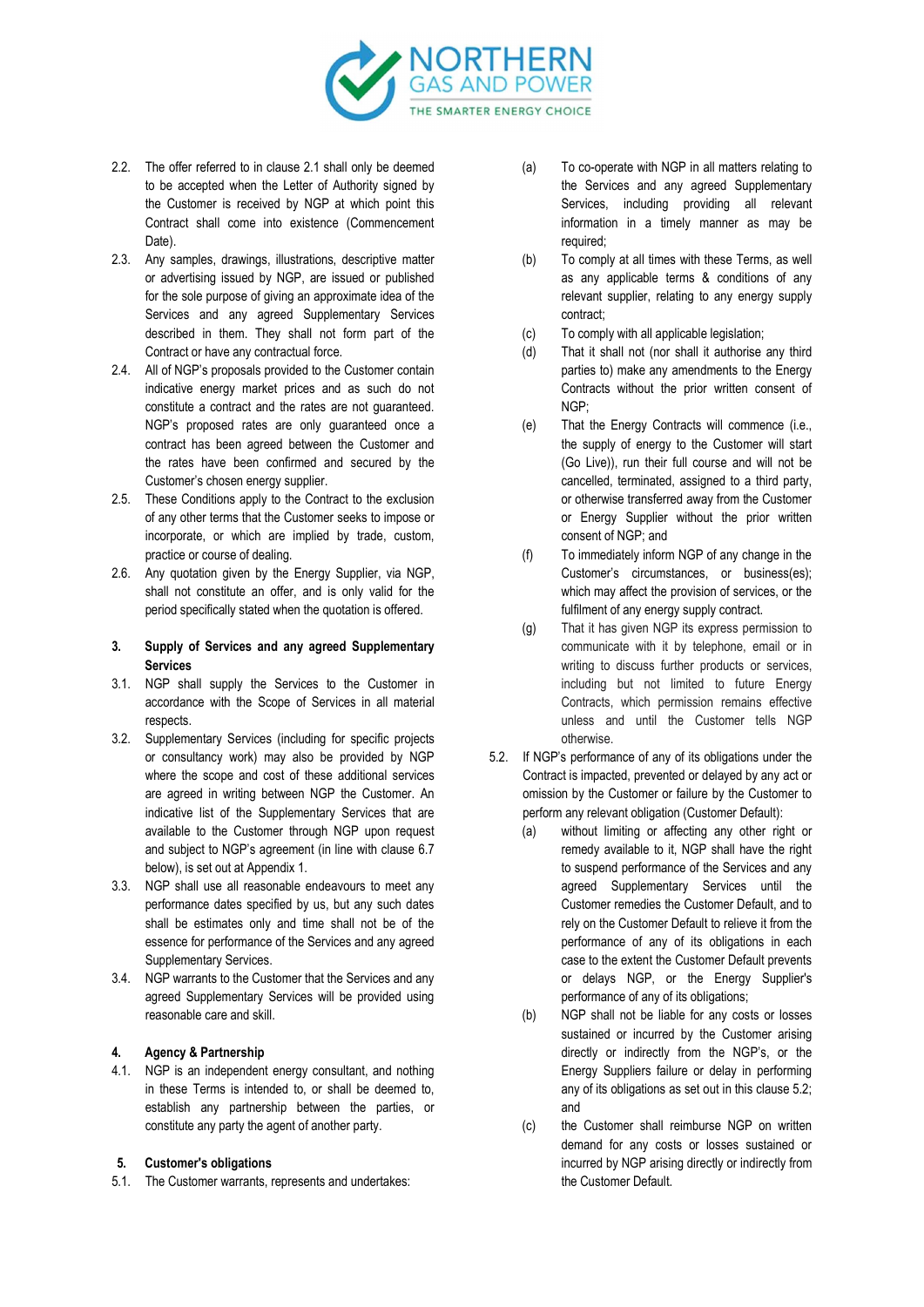

- 5.3. If the Customer uses NGP's Services in order to obtain an Energy Contract, which then fails to Go Live, or is cancelled, terminated, assigned or otherwise transferred away from the Customer or Energy Supplier, or the Customer chooses not to proceed with the Energy Contract for any reason, including but not limited to the agreeing of a duplicate energy contract or submitting a change of tenancy or change of occupancy (COT / COO), then NGP will be entitled to charge a Default Fee of the value equating to 5% of the total value of the Energy Contract to the Energy Supplier plus VAT.
- 5.4. The Customer acknowledges that by entering into an energy supply contract with an Energy Supplier, the Customer is contracting directly with the Energy Supplier in this respect, and not with NGP. As such, the Customer agrees that NGP is not liable in relation to any transactions, dealings, or arrangements made between the Customer and the relevant Energy Supplier, and that any such transactions, dealings, or arrangements (including any payment obligations) are the Customer's sole responsibility.

## 6. Charges and payment

- 6.1. By agreeing to use the Services, the Customer agrees that NGP is entitled to receive a commission for providing the Services.
- 6.2. NGP will only earn a commission if it is successful in brokering an Energy Contract with an Energy Supplier on the Customer's behalf. If NGP is not successful in brokering an Energy Contract on the Customer's behalf with an Energy Supplier, NGP will earn no commission and the Services are cost free to the Customer, unless there have been prior alternative commercial arrangements agreed between NGP and the Customer.
- 6.3. If NGP earns a commission, the Services are not cost free to the Customer. Unless agreed otherwise, NGP's commission:
	- (a) is included within the energy suppliers' proposals that NGP presents to the Customer;
	- (b) amount is included within the energy unit rate (kWh) and/or the standing charge in the Energy Contract:
	- (c) is paid to NGP directly by the chosen Energy Supplier; and
	- (d) where included in the energy unit rate, is dependent on the volume of energy unit (kWh) consumed by each meter or group of meters NGP has have contracted (brokered) on the Customer's behalf with an Energy Supplier.
- 6.4. The maximum commission NGP will charge in the energy unit rate is £0.03 per kWh of energy unit consumed by the meter or group of meters contracted.
- 6.5. The Customer will not pay any additional fees for NGP's Services on top of what NGP presents in the energy suppliers' proposals, unless there have been prior

alternative commercial arrangements agreed with between NGP and the Customer.

- 6.6. NGP will disclose to the Customer on request the commission it is proposed NGP will receive in respect of a proposed energy supply contract, if the Customer's request is made prior to the Customer entering into that energy supply contract. NGP will have no obligation to provide the Customer with details of any commission that NGP has received (or is entitled to receive) in respect of an Energy Contract after the Customer has signed the Energy Contract.
- 6.7. There may be an additional fee for certain Supplementary Services. The Scope of any Supplementary Services NGP agrees to provide and any additional fees payable by the Customer to NGP for such Supplementary Services shall be agreed in writing and may be charged on a fixed fee or a time and expense basis. The Customer will not be charged for any Supplemental Service provided by NGP unless the fees for that Supplemental Service have been agreed between the Customer and NGP in writing.
- 6.8. This Clause 6 is without prejudice to NGP's right to charge a Default Fee under clause 5.3 above. Any Default Fee that becomes due and owing to NGP is payable no later than 30 days from the date of NGP's invoice.

#### 7. Intellectual property rights

- 7.1. All Intellectual Property Rights in or arising out of or in connection with the Services and any agreed Supplementary Services (other than Intellectual Property Rights in any materials provided by the Customer) shall be owned by NGP.
- 7.2. The Customer shall not sub-license, assign or otherwise transfer the rights granted in this clause 7.
- 7.3. The Customer grants NGP a fully paid-up, nonexclusive, royalty-free, non-transferable licence to copy and modify any materials provided by the Customer to the Energy Supplier for the term of the Contract for the purpose of providing the Services to the Customer.

#### 8. Data protection

- 8.1. Both parties will comply with all applicable requirements of the Data Protection Legislation. This clause 8 is in addition to, and does not relieve, remove or replace, a party's obligations or rights under the Data Protection Legislation. In this clause 8, Applicable Laws means (for so long as and to the extent that they apply to NGP) the law of the European Union, the law of any member state of the European Union and/or Domestic UK Law; and Domestic UK Law means the Data Protection Legislation from time to time in force in the UK and any other law that applies in the UK.
- 8.2. The parties acknowledge that for the purposes of the Data Protection Legislation, the Customer is the controller and NGP is the processor.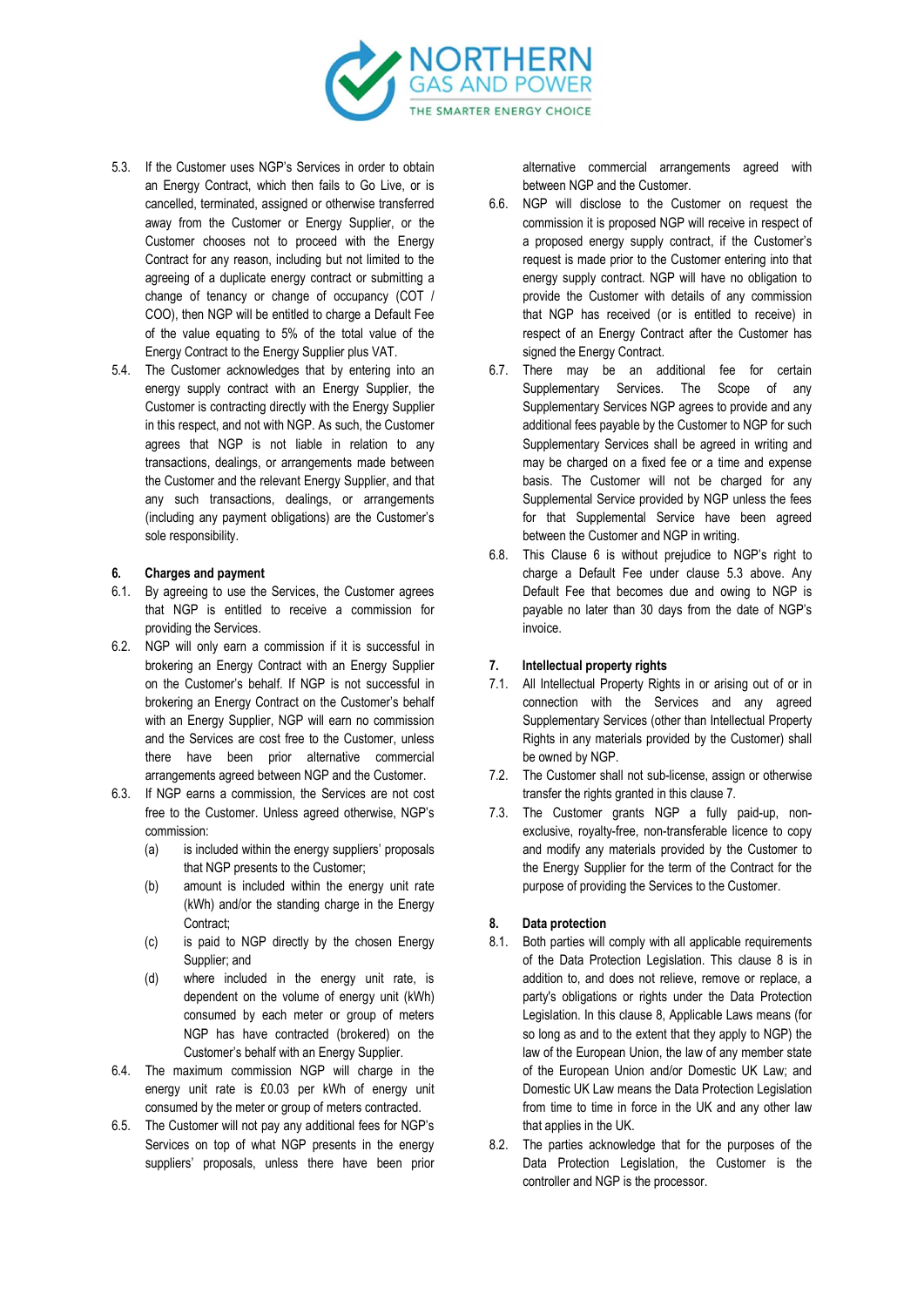

- 8.3. The Customer acknowledges that any additional data relating to the Energy Contract may be accessed and processed until three months after the Energy Contract has ended.
- 8.4. The Customer acknowledges that NGP, once authorised to do so by the Customer (by signing the Letter of Authority), may:
	- (a) gather the Customer's data (both commercial and incidental personal data as the case may be) from the Customer and from third party suppliers, including but not limited to organisations such as Ecoes, Xoserve, The AQ Checker and/or Electralink, which are each data acquisition tools that are sourced through third-party providers, subject to strict permissions and guidelines;
	- (b) share the Customer's data (both commercial and incidental personal data) with the energy providers that NGP works with and, more specifically, with the Customer's chosen energy provider(s), which may require NGP to assign or at least share the right to process the Customer's data. The Customer consents to such sharing and/or assignment of those data, as the case may be; and
	- (c) process the Customer's data for research and development purposes.
- 8.5. NGP will store the Customer's data anonymised as necessary for the purposes set out in clause 8.4.

## 9. Limitation of liability: THE CUSTOMER'S ATTENTION IS PARTICULARLY DRAWN TO THIS CLAUSE.

- 9.1. Nothing in the Contract limits any liability which cannot legally be limited, including but not limited to liability for:
	- (a) death or personal injury caused by negligence; and
	- (b) fraud or fraudulent misrepresentation.
- 9.2. NGP's total liability to the Customer in relation to an Energy Contract shall not exceed the amount of 5% of the average annual value of that Energy Contract to the Energy Supplier plus VAT. NGP's total liability includes liability in contract, tort (including negligence), breach of statutory duty, or otherwise, arising under or in connection with the Contract.
- 9.3. Subject to clause 9.1, NGP shall not be liable to the Customer, whether in contract, tort, (including negligence), breach of statutory duty, or otherwise, arising under or in connection with this contract for:
	- (a) Loss of profits;
	- (b) Loss of sales or business;
	- (c) Loss of agreements or contracts;
	- (d) Loss of anticipated savings;
	- (e) Loss of use or corruption of software, data, or information;
	- (f) Loss of / damage to goodwill;
	- (g) Indirect or consequential loss.
- 9.4. Unless the Customer notifies NGP that it intends to make a claim in respect of an event within the notice period, NGP shall have no liability for that event. The notice period for an event shall start on the day on which the Customer became, or ought reasonably to have become, aware of the event having occurred and shall expire six months from that date. The notice must be in writing and must identify the event and the grounds for the claim in reasonable detail.
- 9.5. This clause 9 shall survive termination of the Contract.

## 10. Termination

- 10.1. Without prejudice to the foregoing, and any other rights and remedies that NGP may have, NGP shall be entitled to terminate or suspend the Services and any agreed Supplementary Services immediately upon written notice to the Customer in the event that:
	- (a) The Customer is in breach of any of the provisions of these Terms and that in the case of breach capable of remedy such breach shall not have been remedied within 7 days of written notice from NGP to the Customer specifying such breach; or
	- (b) NGP suspects on reasonable grounds that the Customer may have committed or attempted to have committed any fraud against NGP and/or any relevant Energy Supplier.

#### 11. Consequences of termination

- 11.1. The Customer hereby agrees to indemnify, keep indemnified, defend, and hold NGP and its parent companies, subsidiaries, affiliates, and each of their respective officers, directors, employees, owners, agents, suppliers, contractors, partners, information providers, and licensors harmless from and against any and all claims, damages, liability, demands, losses, costs, and expenses (including legal fees) (whether or not foreseeable or avoidable) incurred or suffered by any of such parties and any claims or legal proceedings which are brought or threatened arising out of or in connection with any use by or conduct of the Customer in relation to any of the Services and any agreed Supplementary Services, any transactions, dealings, or arrangements made with any third party as a result of using the Services or any breach of any of the provisions of these Terms or of any law or the rights of any third party.
- 11.2. On termination of this contract the Customer shall immediately pay to NGP all of NGP's outstanding unpaid invoices and interest and, in respect of Services and any agreed Supplementary Services supplied but for which no invoice has been submitted, NGP shall submit an invoice, which shall be payable by the Customer immediately on receipt.
- 11.3. Termination (or expiry) of the Contract shall not affect any rights, remedies, obligations or liabilities of the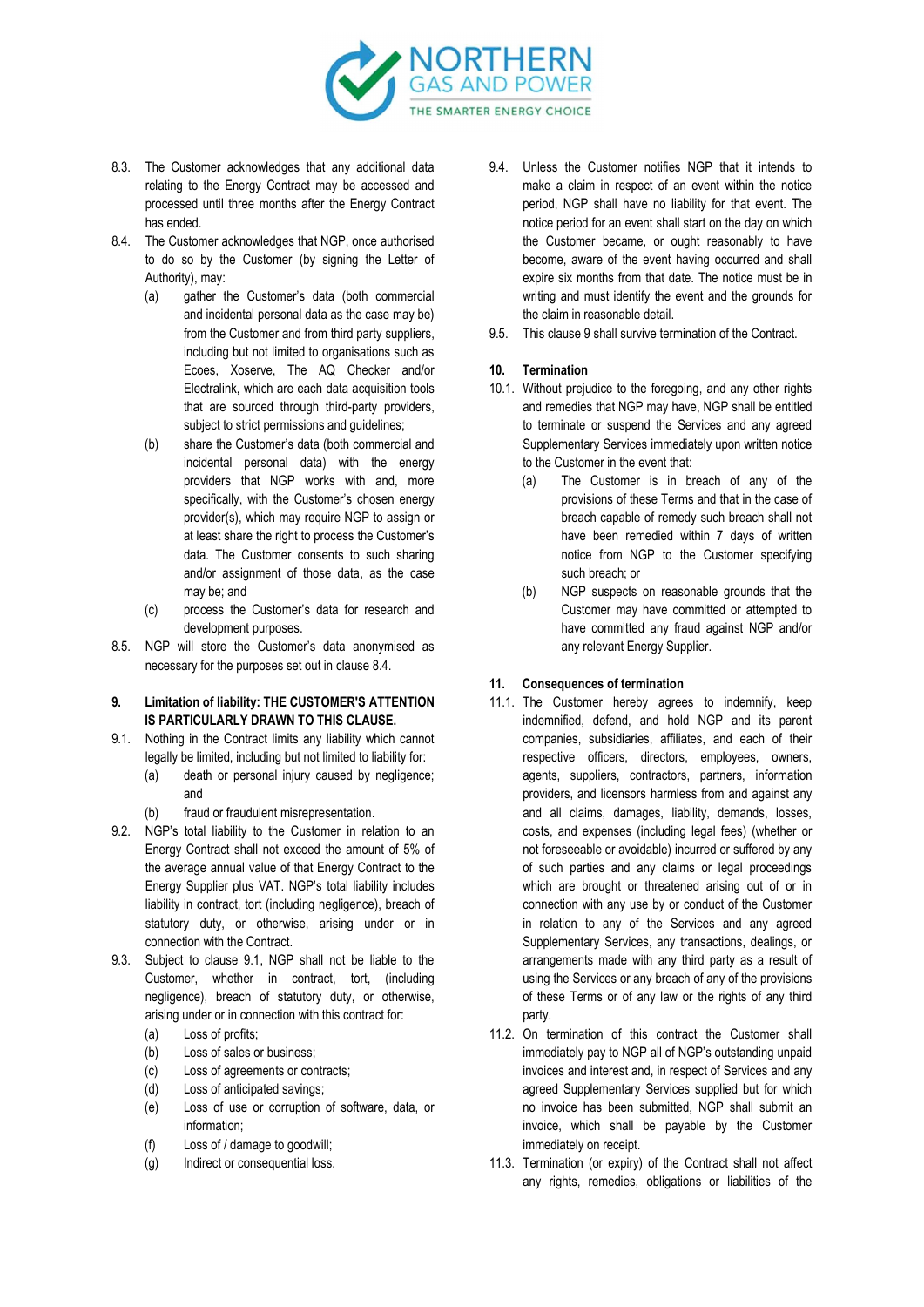

parties that have accrued up to the date of termination (or expiry), including the right to claim damages in respect of any breach of the Contract which existed at or before the date of termination (or expiry).

## 12. General

12.1. Force majeure. Neither party shall be in breach of the Contract nor liable for delay in performing, or failure to perform, any of its obligations under the Contract if such delay or failure result from events, circumstances or causes beyond its reasonable control.

#### 12.2. Assignment and other dealings.

- (a) NGP may at any time assign, mortgage, charge, subcontract, delegate, declare a trust over or deal in any other manner with any or all of its rights and obligations under the Contract.
- (b) The Customer shall not assign, transfer, mortgage, charge, subcontract, delegate, declare a trust over or deal in any other manner with any of its rights and obligations under the Contract without the prior written consent of NGP.

# 12.3. Confidentiality.

- (a) Each party undertakes that it shall not at any time during the Contract, and for a period of five years after termination of the Contract, disclose to any person any confidential information concerning the business, affairs, customers, clients or suppliers of the other party, except as permitted by clause 12.3(b). For the avoidance of doubt, this shall include any potential fee paid to NGP, whether directly from the Customer or from the Energy Supplier.
- (b) Each party may disclose the other party's confidential information:
	- (i) to its employees, officers, representatives, subcontractors or advisers who need to know such information for the purposes of carrying out the party's obligations under the Contract. Each party shall ensure that its employees, officers, representatives, subcontractors or advisers to whom it discloses the other party's confidential information comply with this clause 12.3; and
	- (ii) as may be required by law, a court of competent jurisdiction or any governmental or regulatory authority.
- (c) Neither party shall use the other party's confidential information for any purpose other than to perform its obligations under the Contract.

#### 12.4. Entire agreement.

(a) The Contract constitutes the entire agreement between the parties and supersedes and extinguishes all previous agreements, promises,

assurances, warranties, representations and understandings between them, whether written or oral, relating to its subject matter.

- (b) Each party acknowledges that in entering into the Contract it does not rely on and shall have no remedies in respect of any statement, representation, assurance or warranty (whether made innocently or negligently) that is not set out in the Contract. Each party agrees that it shall have no claim for innocent or negligent misrepresentation, or negligent misstatement based on any statement in the Contract.
- (c) Nothing in this clause shall limit or exclude any liability for fraud.
- 12.5. Variation. Except as set out in these Conditions, no variation of the Contract shall be effective unless it is in writing and signed by the parties (or their authorised representatives).
- 12.6. Waiver. A waiver of any right or remedy under the Contract or by law is only effective if given in writing and shall not be deemed a waiver of any subsequent right or remedy. A failure or delay by a party to exercise any right or remedy provided under the Contract or by law shall not constitute a waiver of that or any other right or remedy, nor shall it prevent or restrict any further exercise of that or any other right or remedy. No single or partial exercise of any right or remedy provided under the Contract or by law shall prevent or restrict the further exercise of that or any other right or remedy.
- 12.7. Severance. If any provision or part-provision of the Contract is or becomes invalid, illegal or unenforceable, it shall be deemed modified to the minimum extent necessary to make it valid, legal and enforceable. If such modification is not possible, the relevant provision or part-provision shall be deemed deleted. Any modification to or deletion of a provision or part-provision under this clause shall not affect the validity and enforceability of the rest of the Contract.

#### 12.8. Notices.

- (a) Any notice, or other communication, given to a party under or in connection with the Contract shall be in writing and shall be delivered by hand or by pre-paid first-class post or other next working day delivery service at its registered office (if a company) or its principal place of business (in any other case); or sent by email.
- (b) Any notice, or communication, shall be deemed to have been received:
	- (i) if delivered by hand, on signature of a delivery receipt, or at the time the notice is left at the proper address; and
	- (ii) if sent by pre-paid first-class post or other next working day delivery service, at 09.00 am on the second Business Day after posting or at the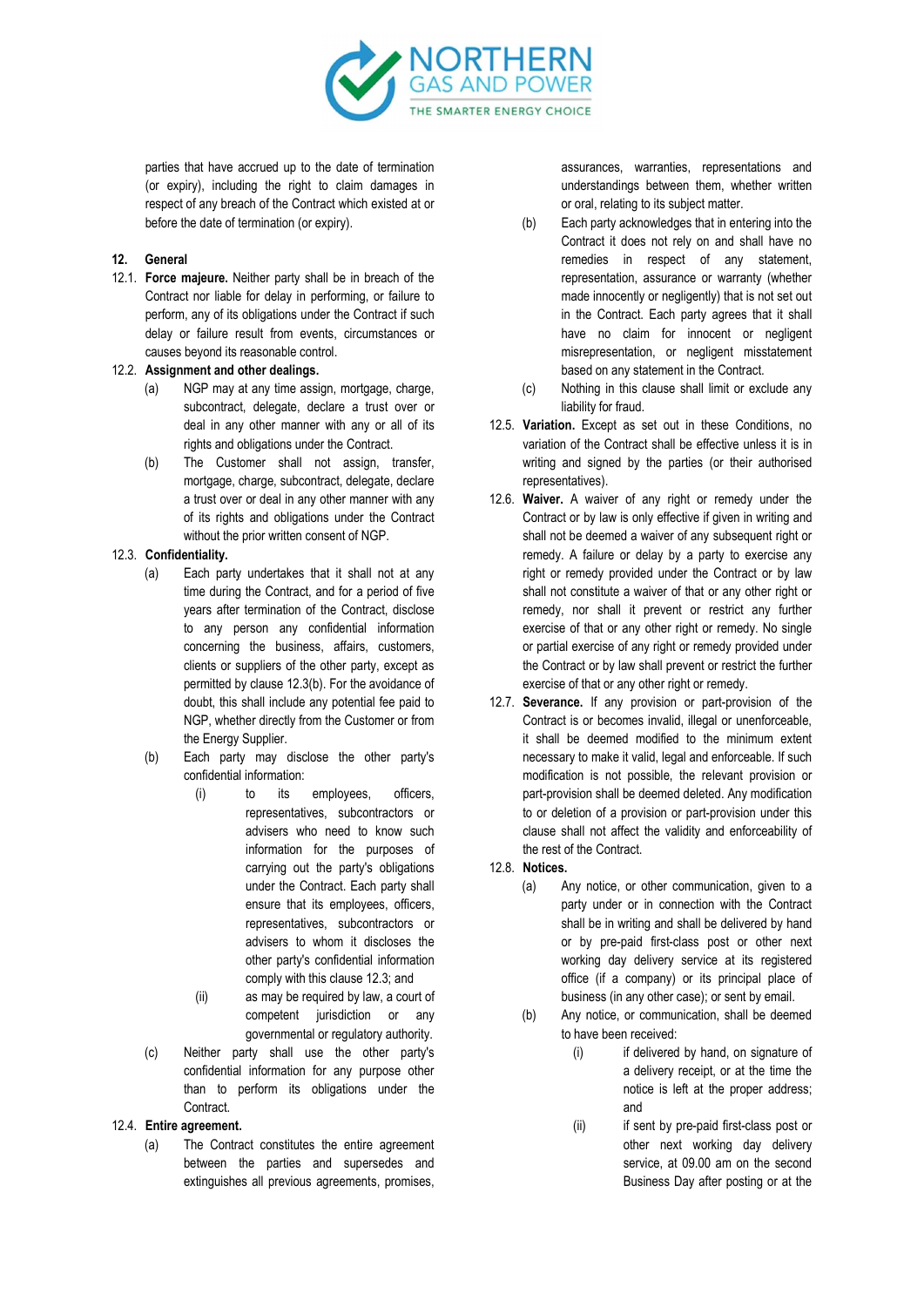

time recorded by the delivery service; and

- (iii) if sent by email, at the time of transmission, or, if this time falls outside business hours in the place of receipt, when business hours resume. In this clause 12.8(b)(iii), business hours means 9.00am to 5.00pm Monday to Friday on a day that is not a public holiday in the place of receipt.
- (c) This clause does not apply to the service of any proceedings or other documents in any legal action or, where applicable, any other method of dispute resolution.

## 12.9. Third party rights.

(a) Unless it expressly states otherwise, the Contract does not give rise to any rights under the

Contracts (Rights of Third Parties) Act 1999 to enforce any term of the Contract.

- (b) The rights of the parties to rescind or vary the Contract are not subject to the consent of any other person.
- 12.10.Governing law. The Contract, and any dispute or claim (including non-contractual disputes or claims) arising out of or in connection with it or its subject matter or formation shall be governed by, and construed in accordance with the law of England and Wales.
- 12.11. Jurisdiction. Each party irrevocably agrees that the courts of England and Wales shall have exclusive jurisdiction to settle any dispute or claim (including noncontractual disputes or claims) arising out of or in connection with the Contract or its subject matter or formation.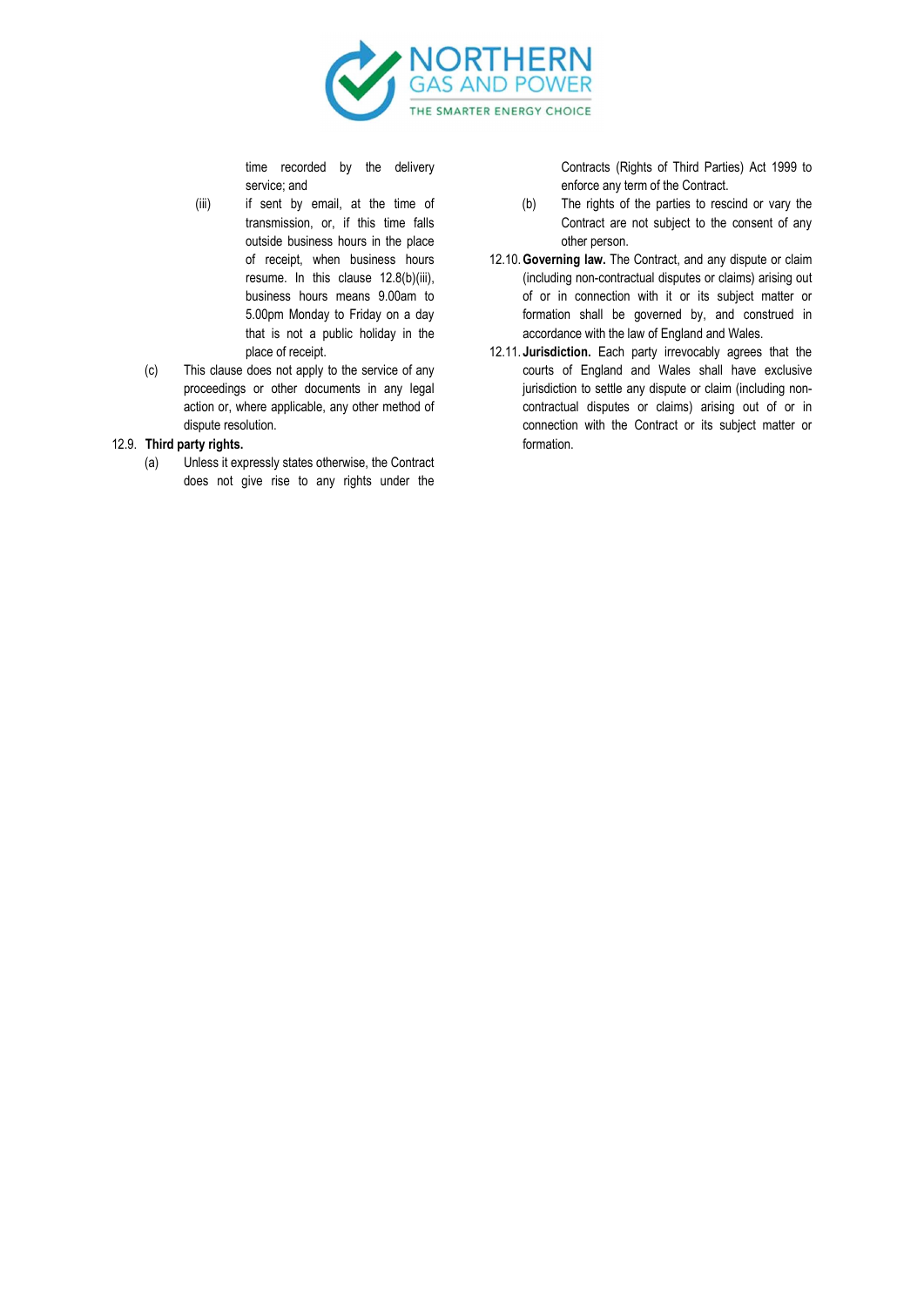

# Schedule 1 – Scope of Services

- 1. We (NGP) will in each case perform for you (the Customer) those services that are set out in your Letter of Authority. This will include, but is not limited to, gathering details of your existing energy contracts and energy requirements (including but not limited to your energy consumption pattern, specific needs, strategy, budget, green credentials, preferred payment method and credit history) for the purpose of obtaining energy contract offers from Energy Suppliers.
- 2. After considering your energy contracts and requirements, we e will endeavour to secure a range of quotes for you. The choice of available suppliers may be limited due to your specific circumstances; including, but not limited to; credit score, payment type, customer's preferred supplier, meter type, location of meter, product choice, particular services required and load. These factors and others are out of our control and can impact upon the price(s) available to you and your access to certain supplier(s). We will provide pricing based on your own particular circumstances and requirements; this may give us more or less choice.
- 3. After reviewing the deals being offered by the suppliers that we have access to, and subject to your requirements and particular circumstances at the time we search for quotes, we will then present you with a number of energy contract offers obtained from Energy Suppliers for your selection. At this stage, upon request, we will provide you with any guidance or advice that you may require on these offers, although it is ultimately your decision as to which offer you select, if any.
- 4. We are not a price comparison service. Although we work with many suppliers, we do not have access to every supplier and to every deal that might be available to you or any other customer. We do not guarantee we will have access to the objectively cheapest deal on the market, or that you will qualify for any deal that an Energy Supplier may offer for the reasons outlined at point 2 in this Schedule 1 - Scope of Services.
- 5. Value for money is one of our considerations when putting forward different Energy Suppliers and specific energy contracts. For the avoidance of doubt, these deals may not be the cheapest on the market, but are the deals which we believe are broadly competitive and appropriate to you, and we do not warrant to always offer you the 'cheapest deal'.
- 6. Quality of Service is a priority as part of your customer journey. In addition to our procurement service, using our Services gives you access to our expertise and Supplementary Services. We refer you to Appendix 1 for further information and details of the Supplementary Services that we offer, which are available on request (in some cases for an additional fee) and subject to our agreement. If you are interested in any of these Supplementary Services, you can contact us on +44 (0)3 300 300 800.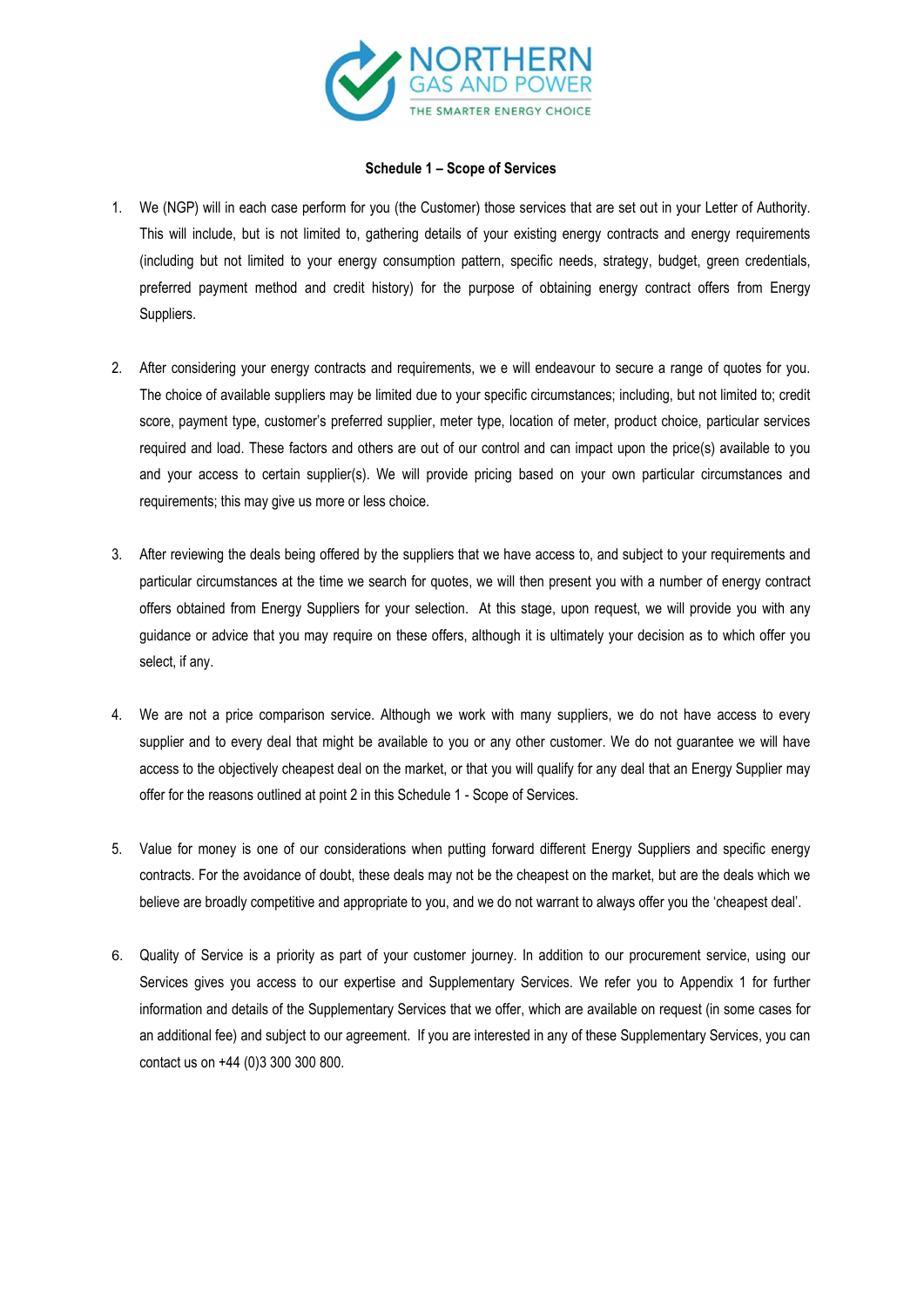

# Appendix 1 – Supplementary Services

This is a list of Supplementary Services that are available through NGP. Some of these Supplementary Services are free of charge and some are chargeable. Supplementary Services are available upon request. If you are interested in any of NGP's Supplementary Services, you can contact us on +44 (0)3 300 300 800.

|                            |        | What we do                      | <b>Description</b>                                                                                                                | <b>Benefits</b>                                                                                                                                                 | <b>Time Range</b>                                                                                                                                                                                                                                                                       |                |
|----------------------------|--------|---------------------------------|-----------------------------------------------------------------------------------------------------------------------------------|-----------------------------------------------------------------------------------------------------------------------------------------------------------------|-----------------------------------------------------------------------------------------------------------------------------------------------------------------------------------------------------------------------------------------------------------------------------------------|----------------|
| Contract negotiation stage |        | Dedicated pricing<br>specialist | <b>Essential to customer</b><br>during tendering<br>process                                                                       | Use our expertise to provide a<br>range of supplier options,<br>contract lengths, contract types<br>and any bespoke options                                     | 5 to 10 hours                                                                                                                                                                                                                                                                           |                |
|                            |        |                                 | <b>Bill analysis</b>                                                                                                              | First review of<br>customer invoices by<br>the sales agent                                                                                                      | Assessment of the current bill<br>for anomalies such as<br>overcharging of VAT and<br>incorrect government charges<br>such as CCL                                                                                                                                                       | 2 to 5 hours   |
|                            |        | Portfolio review                | Required when the<br>customer has multiple<br>meters and sites in<br>order to align contract<br>end dates                         | Review / feedback on actions to<br>be taken to align all contracts<br>and take advantage of cost /<br>time savings                                              | Up to 1 hour                                                                                                                                                                                                                                                                            |                |
|                            | Energy | procurement<br>assessment       | Credit assessment &<br>support                                                                                                    | Our experience in the<br>market means that we<br>are able to support<br>customers with poor<br>credit ratings in<br>getting suitable energy<br>contracts        | Our experience in the market<br>means that we are able to<br>support customers with poor<br>credit ratings in getting suitable<br>energy contracts.<br>Using our awareness of a<br>customer's 'poor' credit at the<br>tending stage means that<br>contracts can be monitored<br>closely | 0.5 to 3 hours |
|                            |        | Quote presentation              | Providing accurate and<br>fully detailed quote<br>documents to the<br>customer to explain fit<br>for purpose                      | Our expert knowledge allows us<br>to present quote comparisons<br>that are a transparent and as<br>accurate as possible due to the<br>use of Spark's grid API's | 1 to 5 hours                                                                                                                                                                                                                                                                            |                |
|                            |        | Supplier issue<br>resolution    | Letter of authority as a<br>support mechanism to<br>engage with supplier<br>and resolve any issues<br>on the customer's<br>behalf | Prospective customers can<br>draw on our expertise to help<br>resolve issues they may be<br>facing with their incumbent<br>supplier                             | Varies                                                                                                                                                                                                                                                                                  |                |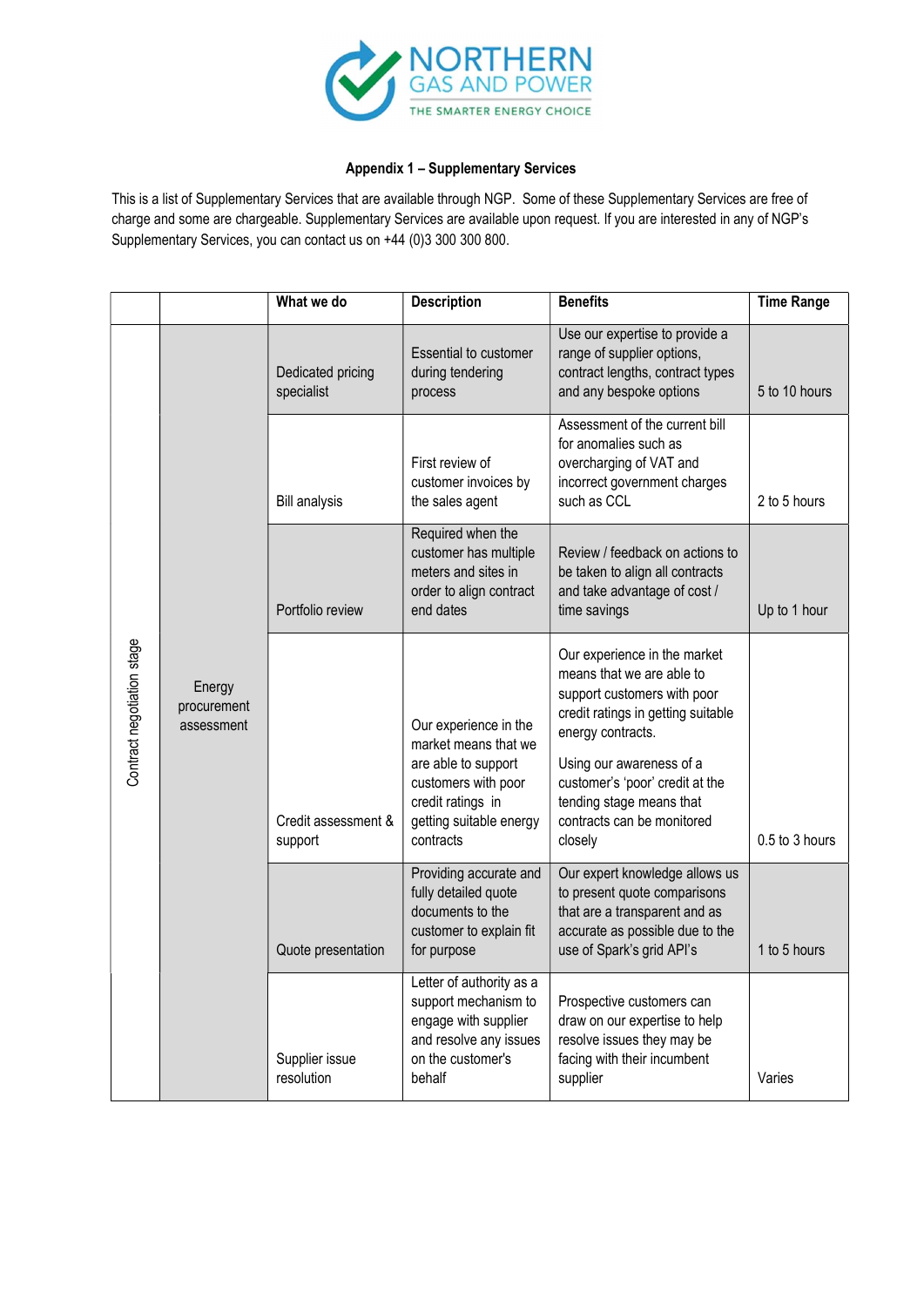

|  |                                                  |                                                                                 |                                                                                                                                                                                                  | Builds a good relationship and                                                                                                                                      |                |
|--|--------------------------------------------------|---------------------------------------------------------------------------------|--------------------------------------------------------------------------------------------------------------------------------------------------------------------------------------------------|---------------------------------------------------------------------------------------------------------------------------------------------------------------------|----------------|
|  |                                                  |                                                                                 |                                                                                                                                                                                                  | gives every customer the<br>continuity of speaking to the<br>same dedicated person.                                                                                 |                |
|  |                                                  | One key point of<br>contact for the<br>Dedicated account<br>customer<br>manager | Our customers are not dialling<br>call centres and wasting their<br>time selecting endless options<br>in call management systems.                                                                | 0.5 hours<br>upward                                                                                                                                                 |                |
|  |                                                  | Market updates                                                                  |                                                                                                                                                                                                  |                                                                                                                                                                     | Up to 1 hour   |
|  |                                                  |                                                                                 |                                                                                                                                                                                                  | Not often addressed by<br>suppliers.                                                                                                                                |                |
|  |                                                  | Climate Change                                                                  | Assessment of                                                                                                                                                                                    | Completion of relevant reclaim<br>paperwork.                                                                                                                        |                |
|  |                                                  | Levy & VAT query<br>resolution                                                  | different levels of VAT<br>& CCL for businesses                                                                                                                                                  | Communication with supplier on<br>the appropriate level of charges.                                                                                                 | 1 to 5 hours   |
|  | Services<br>provided at<br>contract<br>agreement |                                                                                 |                                                                                                                                                                                                  | Gives the opportunity to identify<br>anomalies in kWh or if kVA has<br>been exceeded.                                                                               |                |
|  | stage                                            | HH analysis                                                                     | Can continue throughout life of<br>Preparation of analysis<br>contract and will be provided by<br>of Half-Hourly meter<br>either account manager or<br><b>Customer Services team</b><br>readings | 2 to 5 hours                                                                                                                                                        |                |
|  |                                                  | MOP contracts                                                                   | Assessment of cost &<br>service of 'Meter<br>Operator Contract'<br>contracts for the<br>customer and proposal<br>of better options                                                               | Service provided at any time<br>through the customer journey<br>through account manager or<br><b>Customer Services team</b>                                         | 0.5 to 3 hours |
|  |                                                  | AMR meter<br>upgrades                                                           | Arranging an<br>'Automatic Meter<br>Read' meter upgrade                                                                                                                                          | Sales & back office team<br>arrange required smart meter<br>upgrade on behalf of the<br>customer if not yet completed                                               | 2 to 10 hours  |
|  |                                                  | Meter<br>installs/removals                                                      | Whether new sites,<br>meter upgrades or<br>closing of a site, the<br>sales agent can<br>arrange the installation<br>or removal of meters<br>through the DNO and<br>suppliers                     | Whether new sites, meter<br>upgrades or closing of a site,<br>the sales agent can arrange the<br>installation or removal of meters<br>through the DNO and suppliers | 2 to 10 hours  |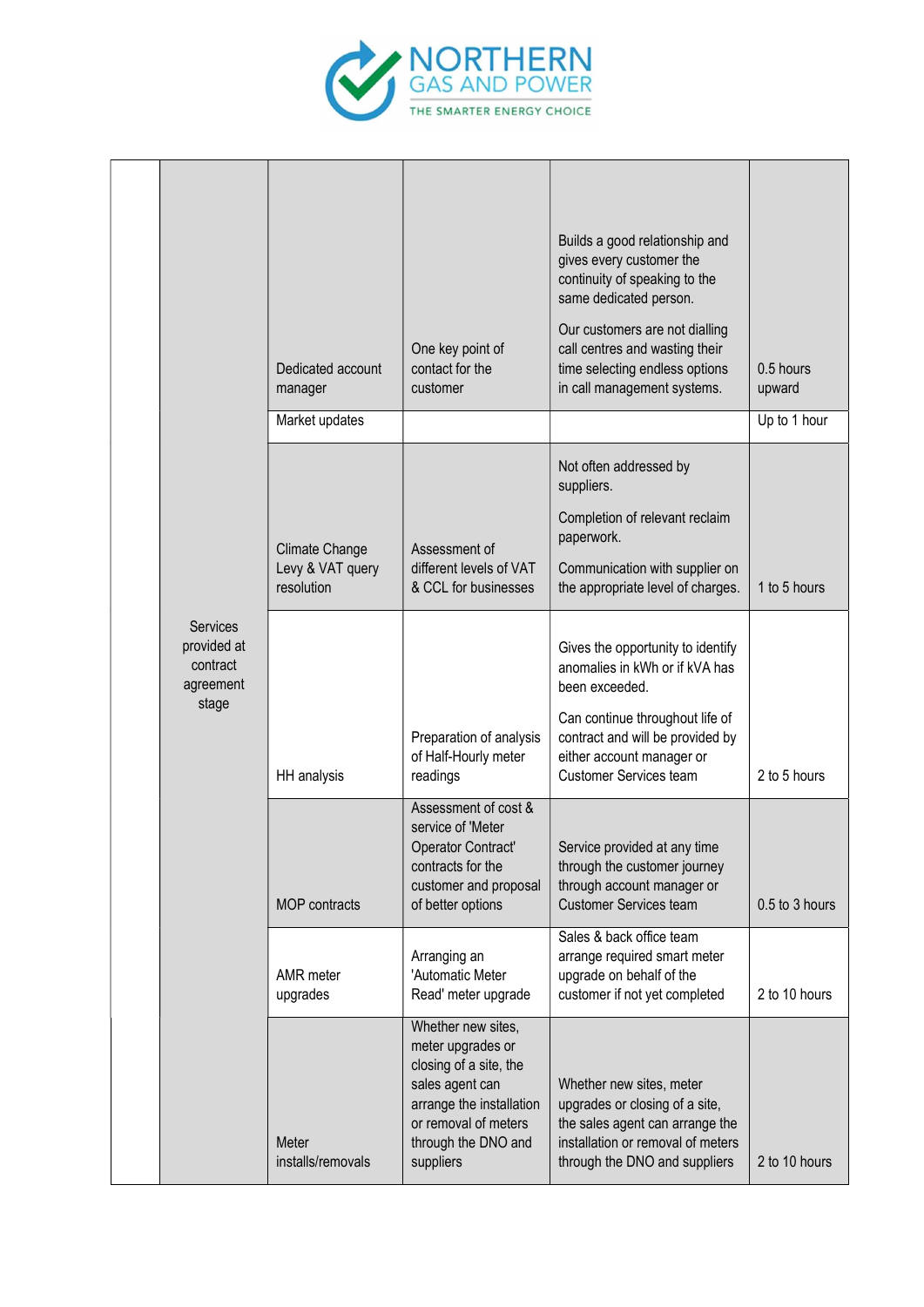

|                                        |                                                                  | Green energy<br>solutions                 | Green procurement<br>options provided by<br>sales team                                                                             | Collaboration with technical /<br>energy management teams on<br>renewable projects (generate<br>green energy/reduce brown<br>energy consumption)         | Up to 1 hour       |
|----------------------------------------|------------------------------------------------------------------|-------------------------------------------|------------------------------------------------------------------------------------------------------------------------------------|----------------------------------------------------------------------------------------------------------------------------------------------------------|--------------------|
|                                        |                                                                  | Legislation &<br>compliance<br>management | Support on registration<br>or management of<br>legislation such as<br>ESOS, SECR and<br>CCA's                                      | Provided throughout the lifetime<br>of the contract customer &<br>energy management team<br>support                                                      | $5$ to $20+$ hours |
|                                        |                                                                  |                                           |                                                                                                                                    |                                                                                                                                                          |                    |
|                                        |                                                                  | <b>Bill validation</b>                    | Billing team collect and<br>analyse bills on a<br>monthly basis                                                                    | Review of client's invoices with<br>checking of extra points<br>compared to first bill analysis<br>(e.g. consumption, full set of<br>charges, VAT & CCL) | 2 to 5 hours       |
|                                        |                                                                  |                                           |                                                                                                                                    | Gives the opportunity to identify<br>anomalies in kWh or if kVA has<br>been exceeded.                                                                    |                    |
|                                        |                                                                  | HH analysis                               | Preparation of analysis<br>of Half-Hourly meter<br>readings                                                                        | Can continue throughout life of<br>contract and will be provided by<br>either account manager or<br>Customer Services team                               | 2 to 5 hours       |
| stage to go-live stage<br>Φ<br>Pre-liv | <b>Services</b><br>provided by<br>back-office<br>teams, pre-live | MOP contract                              | Assessment of cost &<br>service of 'Meter<br>Operator Contract'<br>contracts for the<br>customer and proposal<br>of better options | Service provided at any time<br>through the customer journey<br>through account manager or<br><b>Customer Services team</b>                              | 0.5 to 3 hours     |
|                                        |                                                                  | Consumption<br>analysis                   | Smart-Grid<br>connectivity allows<br>access and analysis of<br>consumption data to<br>review for customer                          | Checking if billed amounts are<br>correct or if there is any over<br>consumption / waste / unusual<br>usage patterns                                     | 2 to 5 hours       |
|                                        |                                                                  | Monitor meter status                      | Constant managing of<br>meter status to check<br>if erroneous transfers<br>occur in the lead up to<br>contract live date           | Our proprietary solutions<br>developed around our grid<br>access and internal CRM are<br>used to automate parts of this<br>process                       | Up to infinite     |
|                                        |                                                                  | Staff Training                            | One-off 2 Hour<br><b>Training Session</b><br>provided to each new                                                                  | Provided to one of our<br>customers staff to teach them<br>how to read energy bills, energy<br>data and what to look out for                             | 2 hours            |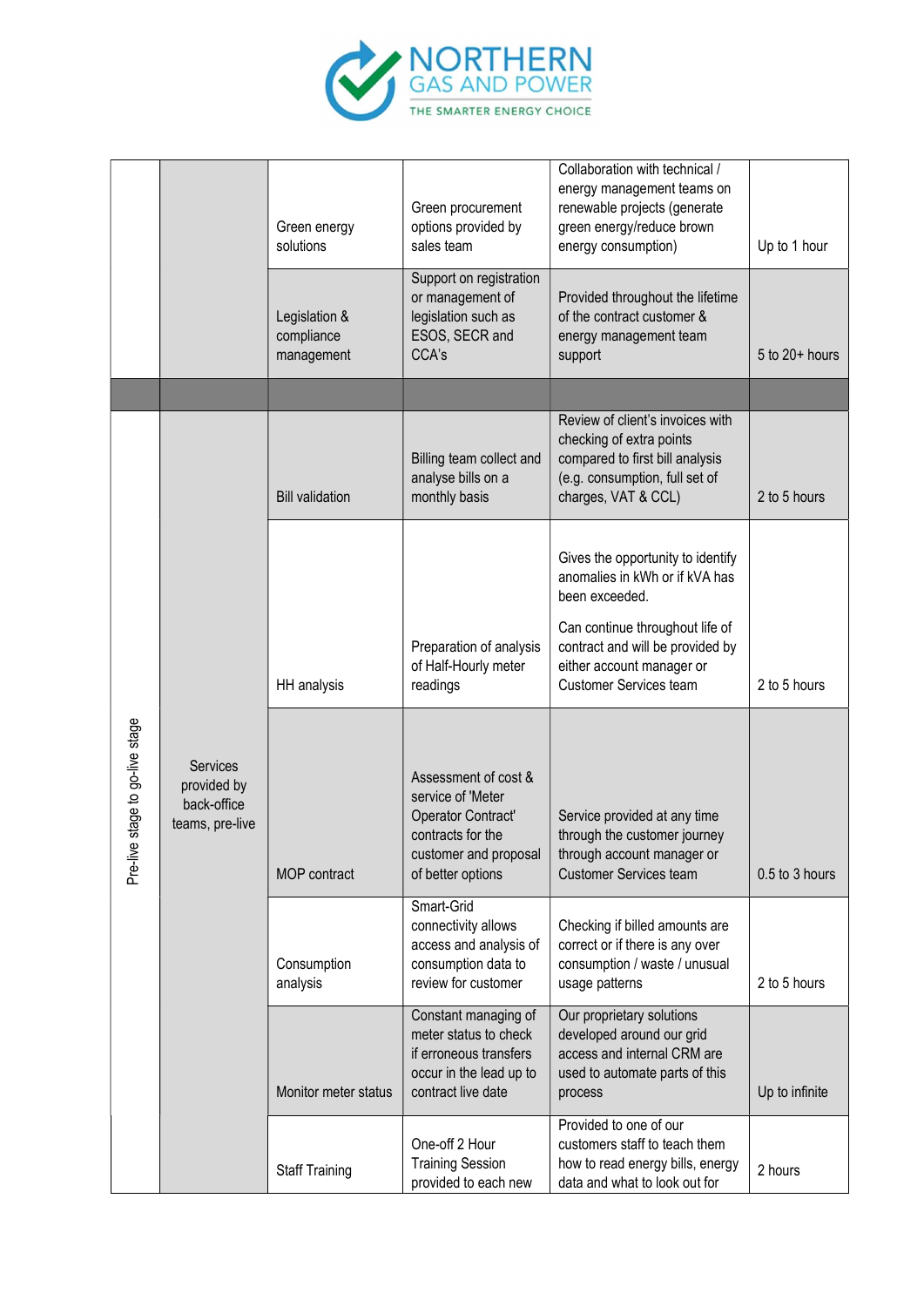

|                        |                                                  |                               | procurement customer                                                                                                           | regarding issues                                                                                                                                                                                              |              |
|------------------------|--------------------------------------------------|-------------------------------|--------------------------------------------------------------------------------------------------------------------------------|---------------------------------------------------------------------------------------------------------------------------------------------------------------------------------------------------------------|--------------|
|                        |                                                  | Account<br>management         |                                                                                                                                |                                                                                                                                                                                                               | 1 to 5 hours |
|                        |                                                  | <b>Bill validation</b>        | Billing team collect and<br>analyse bills on a<br>monthly basis                                                                | Review of client's invoices with<br>checking of extra points<br>compared to first bill analysis<br>(e.g. consumption, full set of<br>charges, VAT & CCL)                                                      | 2 to 5 hours |
|                        |                                                  | Rebates & refunds             | Support provided to<br>our customers in<br>dealing with the<br>supplier to claim back<br>incorrect charges or<br>over charging | Our customers have access to<br>our vast industry experience<br>meaning they save time and<br>money                                                                                                           |              |
|                        | Services                                         |                               |                                                                                                                                | Not often addressed by<br>suppliers.                                                                                                                                                                          |              |
|                        | provided by<br>sales agent,<br>pre-live          |                               | Assessment of                                                                                                                  | Completion of relevant reclaim<br>paperwork.                                                                                                                                                                  |              |
|                        |                                                  | CCL & VAT query<br>resolution | different levels of VAT<br>& CCL for businesses                                                                                | Communication with supplier on<br>the appropriate level of charges.                                                                                                                                           | 1 to 5 hours |
|                        |                                                  | Supplier issue<br>resolution  | We will use our strong<br>relationships with our<br>portfolio of suppliers to<br>resolve issues on our<br>customers behalf     | Time-saving for our customers,<br>potentially able to use our<br>strong relationships to arrive at<br>a more favourable solution                                                                              | Varies       |
|                        |                                                  | Market updates                | Provide our<br>professional opinion<br>on market conditions<br>to enable our<br>customers to make<br>informed decisions        | Frequent updates provided by<br>account manager.<br>Daily newsletter sent to staff<br>about market factors.<br>Advising customers on saving<br>opportunities or protection<br>against further price increases |              |
|                        | Services<br>provided at go-<br>live              | Meter check                   | Back office team<br>checks meter regularly<br>during 30 days before<br>contract is going live                                  | This is an automated service we<br>have developed to ensure no<br>other supplier has applied to<br>'take over' the meter and<br>ensure the smooth easy<br>transfer between suppliers                          | 1 to 5 hours |
|                        |                                                  |                               |                                                                                                                                |                                                                                                                                                                                                               |              |
| Contract live<br>stage | <b>Services</b><br>provided by<br>back-office at | Live date check               | Checking if meter has<br>gone live with call to<br>customer from account<br>manager or Customer                                |                                                                                                                                                                                                               | 0.5 hours    |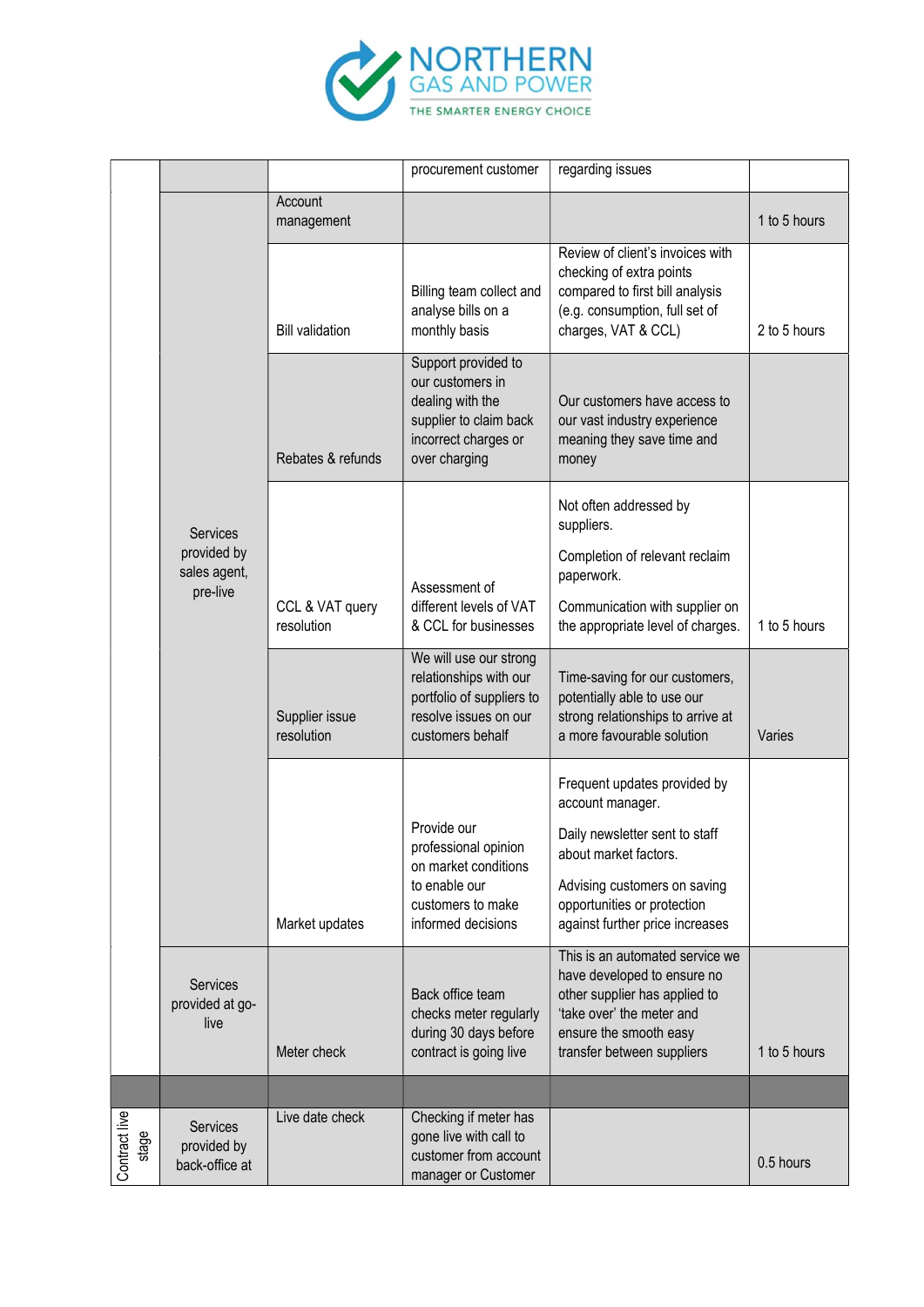

|  | live date                                            |                         | Services team to<br>confirm                                                                                                           |                                                                                                                                                          |                |
|--|------------------------------------------------------|-------------------------|---------------------------------------------------------------------------------------------------------------------------------------|----------------------------------------------------------------------------------------------------------------------------------------------------------|----------------|
|  |                                                      | First bill check        | First bill is requested<br>either by business<br>account manager or<br>the back office team<br>and checked against<br>signed contract | Ensures contracted rates and<br>product procured through GPG<br>is correct                                                                               | Up to 1 hour   |
|  |                                                      | <b>Bill validation</b>  | Billing team collect and<br>analyse bills on a<br>monthly basis                                                                       | Review of client's invoices with<br>checking of extra points<br>compared to first bill analysis<br>(e.g. consumption, full set of<br>charges, VAT & CCL) | 2 to 5 hours   |
|  |                                                      |                         |                                                                                                                                       | Gives the opportunity to identify<br>anomalies in kWh or if kVA has<br>been exceeded.                                                                    |                |
|  | Services                                             | HH analysis             | Preparation of analysis<br>of Half-Hourly meter<br>readings                                                                           | Can continue throughout life of<br>contract and will be provided by<br>either account manager or<br><b>Customer Services team</b>                        |                |
|  | provided by<br>back-office<br>during the<br>contract |                         | Assessment of cost &<br>service of MOP<br>contracts for the<br>customer and proposal<br>of better options                             |                                                                                                                                                          |                |
|  |                                                      | MOP contracts           | Service provided at<br>any time through the<br>customer journey<br>through account<br>manager or Customer<br>Services team            |                                                                                                                                                          | 0.5 to 3 hours |
|  |                                                      | Consumption<br>analysis | Smart-Grid<br>connectivity allows<br>access and analysis of<br>consumption data to<br>review for customer                             | Checking if billed amounts are<br>correct or if there is any over<br>consumption / waste / unusual<br>usage patterns                                     |                |
|  |                                                      | Monitor meter status    | Constant managing of<br>meter status to check<br>if erroneous transfers<br>occur at any point<br>during the contract                  | Our proprietary solutions<br>developed around our grid<br>access and internal CRM are<br>used to automate parts of this<br>process                       | 2 to 5 hours   |
|  | Services<br>provided by                              | Account<br>management   |                                                                                                                                       |                                                                                                                                                          | 1 to 5 hours   |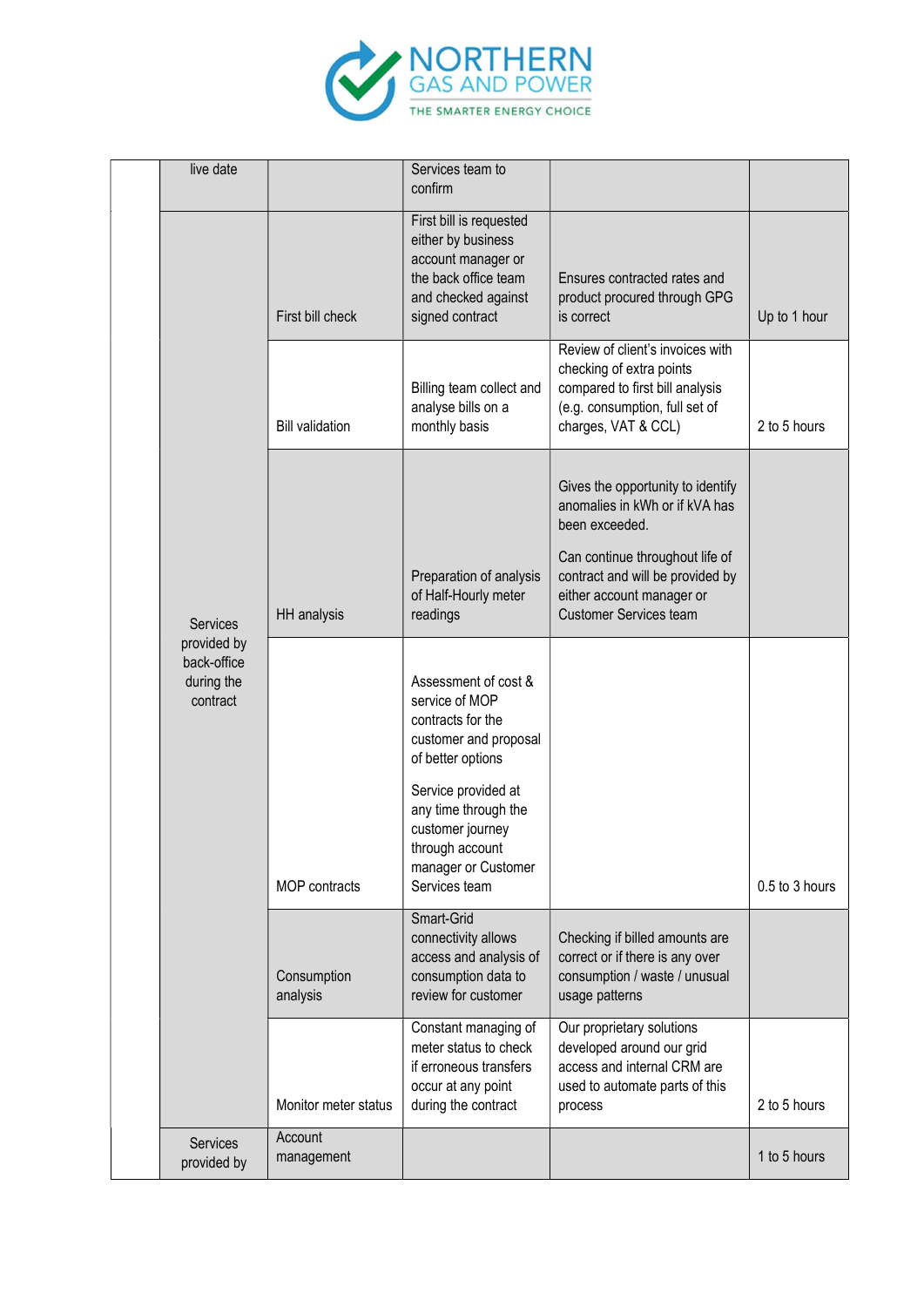

|         | account<br>manager during<br>the contract                          | Rebates & refunds             | Support provided to<br>our customers in<br>dealing with the<br>supplier to claim back<br>incorrect charges or<br>over charging           | Our customers have access to<br>our vast industry experience<br>meaning they save time and<br>money                                                                                                           |              |
|---------|--------------------------------------------------------------------|-------------------------------|------------------------------------------------------------------------------------------------------------------------------------------|---------------------------------------------------------------------------------------------------------------------------------------------------------------------------------------------------------------|--------------|
|         |                                                                    | CCL & VAT query<br>resolution | Assessment of<br>different levels of VAT<br>& CCL for businesses                                                                         | Not often addressed by<br>suppliers.<br>Completion of relevant reclaim<br>paperwork.<br>Communication with supplier on<br>the appropriate level of charges.                                                   | 1 to 5 hours |
|         |                                                                    | Supplier issue<br>resolution  |                                                                                                                                          |                                                                                                                                                                                                               | Varies       |
|         |                                                                    | Market price<br>updates       |                                                                                                                                          | Blend and extend or renewal /<br>extension                                                                                                                                                                    |              |
|         |                                                                    | Market updates                | Provide our<br>professional opinion<br>on market conditions<br>to enable our<br>customers to make<br>informed decisions                  | Frequent updates provided by<br>account manager.<br>Daily newsletter sent to staff<br>about market factors.<br>Advising customers on saving<br>opportunities or protection<br>against further price increases | Up to 1 hour |
|         |                                                                    |                               |                                                                                                                                          |                                                                                                                                                                                                               |              |
|         |                                                                    | ClearVUE Pro                  | Sales agents &<br><b>Customer Services</b><br>team usually first<br>arrange a demo with<br>the tech/engineering<br>team for the customer |                                                                                                                                                                                                               |              |
| Renewal | <b>Services</b><br>accessible<br>during the<br>customer<br>journey | ClearVUE Lite                 | Products are<br>accessible for<br>customers at any point<br>before and during a<br>procurement contract                                  |                                                                                                                                                                                                               |              |
|         |                                                                    | Energy audit                  | Analysis of where,<br>when, why and how<br>energy is used in a<br>process, building, site<br>or organisation                             | Identifies opportunities to<br>reduce consumption, cost,<br>emissions and eliminate waste<br>by addressing operational,<br>behavioural and maintenance<br>issues                                              |              |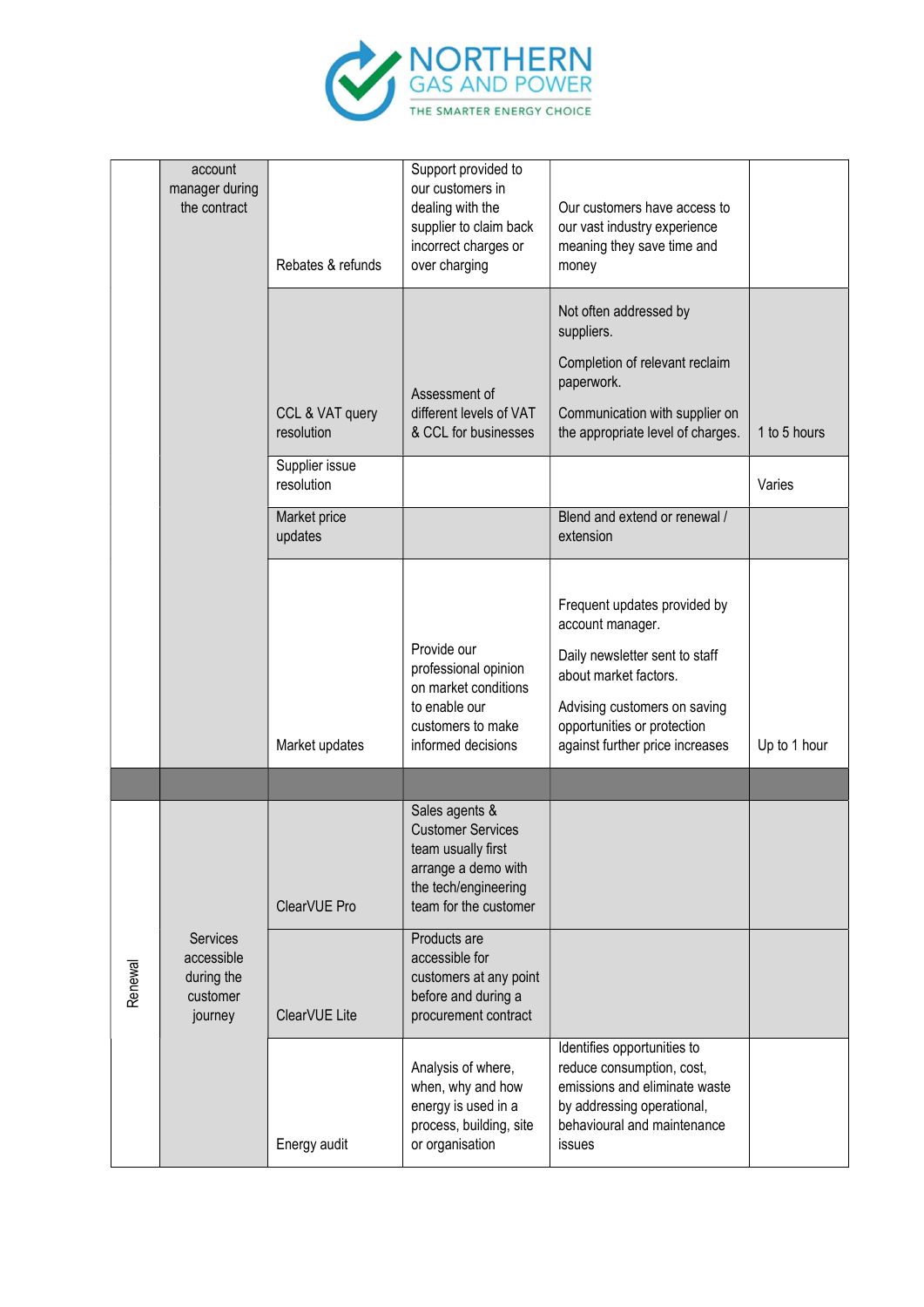

|  | Energy survey                                                             | Analysis of where,<br>when, why and how<br>energy is used in a<br>process, building, site<br>or organisation | Identifies opportunities to<br>reduce consumption, cost,<br>emissions and eliminate waste<br>by addressing operational,<br>behavioural and maintenance<br>issues                                                                       |  |
|--|---------------------------------------------------------------------------|--------------------------------------------------------------------------------------------------------------|----------------------------------------------------------------------------------------------------------------------------------------------------------------------------------------------------------------------------------------|--|
|  | <b>SECR</b>                                                               | Streamlined Energy &<br>Carbon Reporting                                                                     |                                                                                                                                                                                                                                        |  |
|  | <b>ESOS</b>                                                               | <b>Energy Savings</b><br><b>Opportunity Scheme</b>                                                           | GPG's ESOS lead assessors<br>can support customers through<br>the complete registration with<br>the relevant authorities.<br>Production of wide ranging<br>plans for energy savings<br>through auditing of a cross<br>section of sites |  |
|  | EPBD                                                                      | <b>Energy Performance</b><br>of Buildings Directive<br>incorporating                                         |                                                                                                                                                                                                                                        |  |
|  | <b>EPC Certificates</b>                                                   | EPC - Energy<br>Performance<br>Certificates (for<br>landlords)                                               |                                                                                                                                                                                                                                        |  |
|  | NGP can act as an<br>advisor on helping<br>you achieve Carbon<br>Net-Zero |                                                                                                              |                                                                                                                                                                                                                                        |  |
|  | EE project siteworks                                                      | Expert advice and<br>project management<br>capabilities on all<br>energy related<br>installation projects    | Includes feasibility studies,<br>writing functional specifications,<br>managing tender processes,<br>project management                                                                                                                |  |
|  | Virtual energy<br>manager                                                 | Utilises data received<br>from NGP's metering,<br>monitoring and<br>targeting services                       | Identifies expected<br>consumptions, potential<br>wastage, consumption peaks,<br>ensures maximum capacities<br>are not exceeded, degree day<br>analysis                                                                                |  |